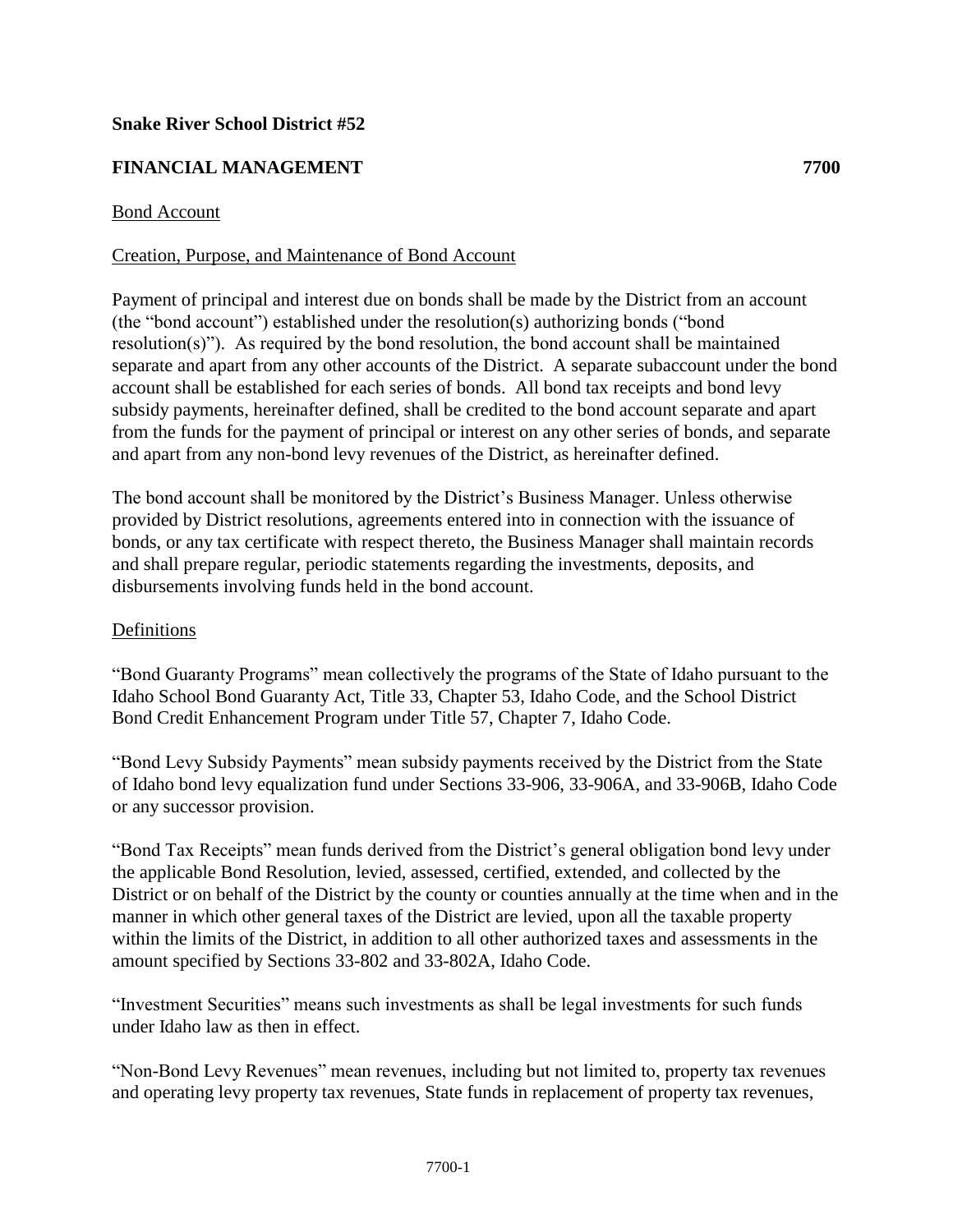sales tax revenue sharing funds, or other funds collected on the District's behalf by the Counties and then disbursed to the District.

# Deposit of Funds into Bond Account; Payment of Bonds

There shall be deposited into the applicable subaccount under the bond account no later than five days of receipt:

- 1. Bond tax receipts;
- 2. Bond levy subsidy payments; and
- 3. Such other funds as the District shall designate as irrevocably available to pay principal and interest on the applicable bonds.

These deposits shall be in amounts sufficient to meet the payments of principal and interest on bonds as the same mature, as provided in the applicable bond resolution. Non-bond levy revenues shall not be deposited into the bond account.

The District shall pay debt service on bonds from funds held in the bond account pursuant to the provisions of the applicable bond resolution, but nothing herein contained shall be construed to prevent the District from paying the interest on or the principal of bonds from any other funds in its hands and available for that purpose.

## Investment of Funds in Bond Account

Moneys held in the bond account and subaccounts thereunder shall be invested and reinvested by the District to the fullest extent practicable in investment securities which mature not later than such times as shall be necessary to provide moneys when needed for payment of debt service on bonds. All investment earnings shall be retained in the bond account.

For purposes of investment of funds in the bond account, the District may consider earnings on funds held in the bond account which are not expected to be used to pay principal and interest on bonds to be held for the purpose of paying principal and interest on other bonds issued or to be issued by the District or to be used for any lawful purpose of the District.

## State Guaranty Programs

In the event bonds are guaranteed by the Bond Guaranty Programs, and pursuant to the applicable bond resolution, the District shall transfer moneys from the bond account to the paying agent sufficient for the scheduled debt service payment on the bonds at least 15 days before each principal or interest payment date for the bonds, pursuant to the provisions of the applicable bond resolution.